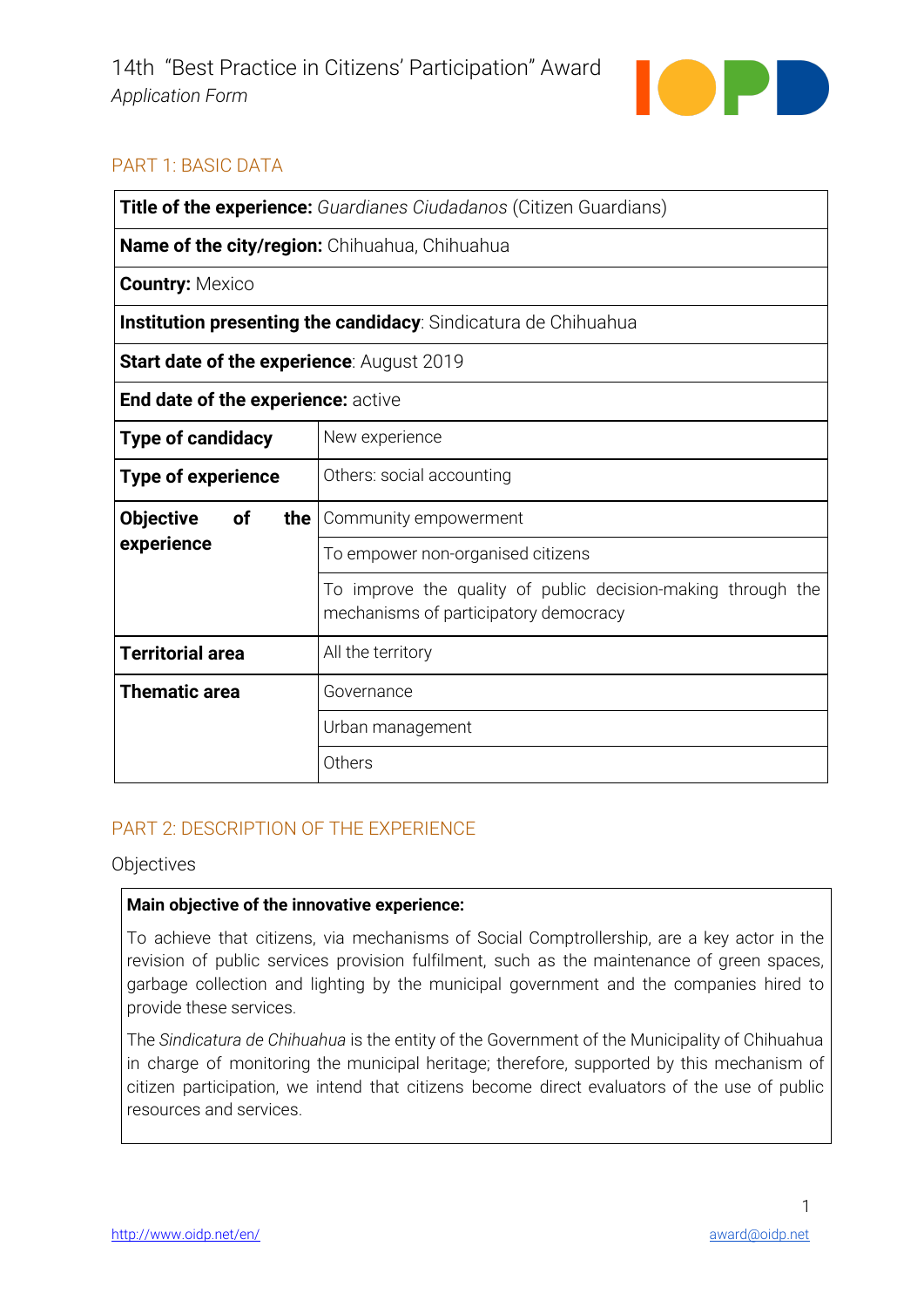

The inspection process is "citizenised", tools are transferred and people's capacities are strengthened in order to review services purchase/tendering processes as well as the obligations of the municipality's suppliers.

## **How have you achieved this objective?**

Generally, people perceive municipal heritage monitoring as a technical and boring process. Since the creation of Citizen Guardians, information on the functioning of bidding processes and hiring of companies for the provision of public services has been made available to the public.

There are currently 81 active Citizen Guardians, and more than 329 people have been contacted through over 33 visits to parks and settlements throughout the municipality.

At the same time, a training plan has been implemented for the Guardians, on the work of all municipal public institutions, as well as the services they provide and the platforms and channels through which they can have direct contact to the attention of their complaints and reports.



#### **To** what extent has this objective been achieved?

During the nine months of the Citizen Guardians program, the *Sindicatura* has focused on the revision of contracts for the provision of public services, specifically those aimed at the maintenance and cleaning of green areas in the municipality.

During 2019, the active Citizens' Guardians reviewed the proper functioning of 11 contracts for the care and maintenance of public spaces and 2 for street lighting.

In 2020, there are 11 contracts with 11 different companies that are responsible for the maintenance of 745 public spaces. Despite the contingency currently experienced due to the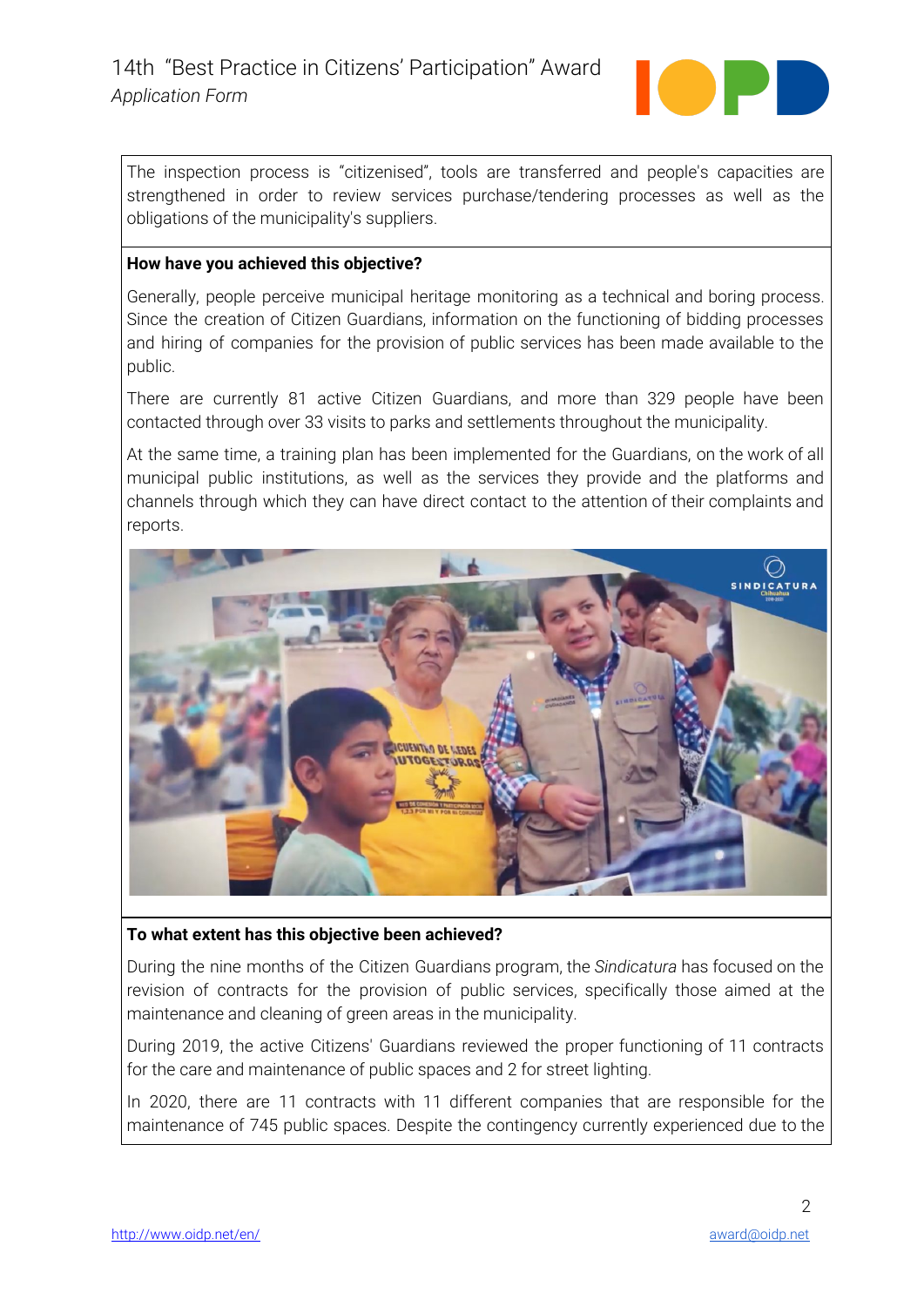

COVID-19 pandemic, the *Sindicatura* has made progress in the documentary review of these contracts, hoping that by the end of these, all have been reviewed by citizens.

In addition, we have made available to the public, in a "Watch your city" section on the [site](http://www.sindicatura.mx/) of the [Sindicatura,](http://www.sindicatura.mx/) a tool where you can geolocate and get details of the contracts and responsibilities of companies and the municipality in terms of cleaning and maintenance of more than 1,000 green spaces in the city.

Dimensions of the experience

## **Which** is the most innovative aspect of the experience?

Citizen Guardians is a mechanism of direct intervention with municipal public services, through social accounting. These types of actions represent new forms of intervention by society within the actions of politics, putting into practice the basic principles of law and democracy, which in turn translates into a healthy process of renewal of the political and social participation of people in their city.

The direct participation of citizens in this program allows them to know exactly the role of the institutions, one of the main problems being that it is not clear enough. The correlation between economic development and institutions is only based on the perception of the functioning of the state, and the concrete institutions that lead to development, and the way in which this is done, are not specified.

Thus, people, by being involved in this program, are provided with knowledge and skills that encourage them to make use of other mechanisms of citizen participation in the future.

## **To** what extent is the procedure transferable?

This exercise is fully transferable to any national agency and even to civil society organisations interested in issues of transparency, anti-corruption actions and citizen participation. The Law of Transparency and Access to Information in Mexico allows everyone to have access to the contracts for the provision of public services as well as to create information documents specific to the needs of those carrying out this exercise.

In addition, the institutionalisation and systematisation of this exercise has led the *Sindicatura* to have two internal procedures (see Annex), which may be an important guide for those interested in replicating this exercise. In addition, we also have a *Manual for Citizen Guardians*, which is the training manual for people and which can be adapted to any city.

Finally, from the Chihuahua Syndicate we encourage the exchange of good practices, so the Citizen Guardians program and all its inputs are fully transferable to individuals, organisations or governments. The *official website of the entity* is open-source based.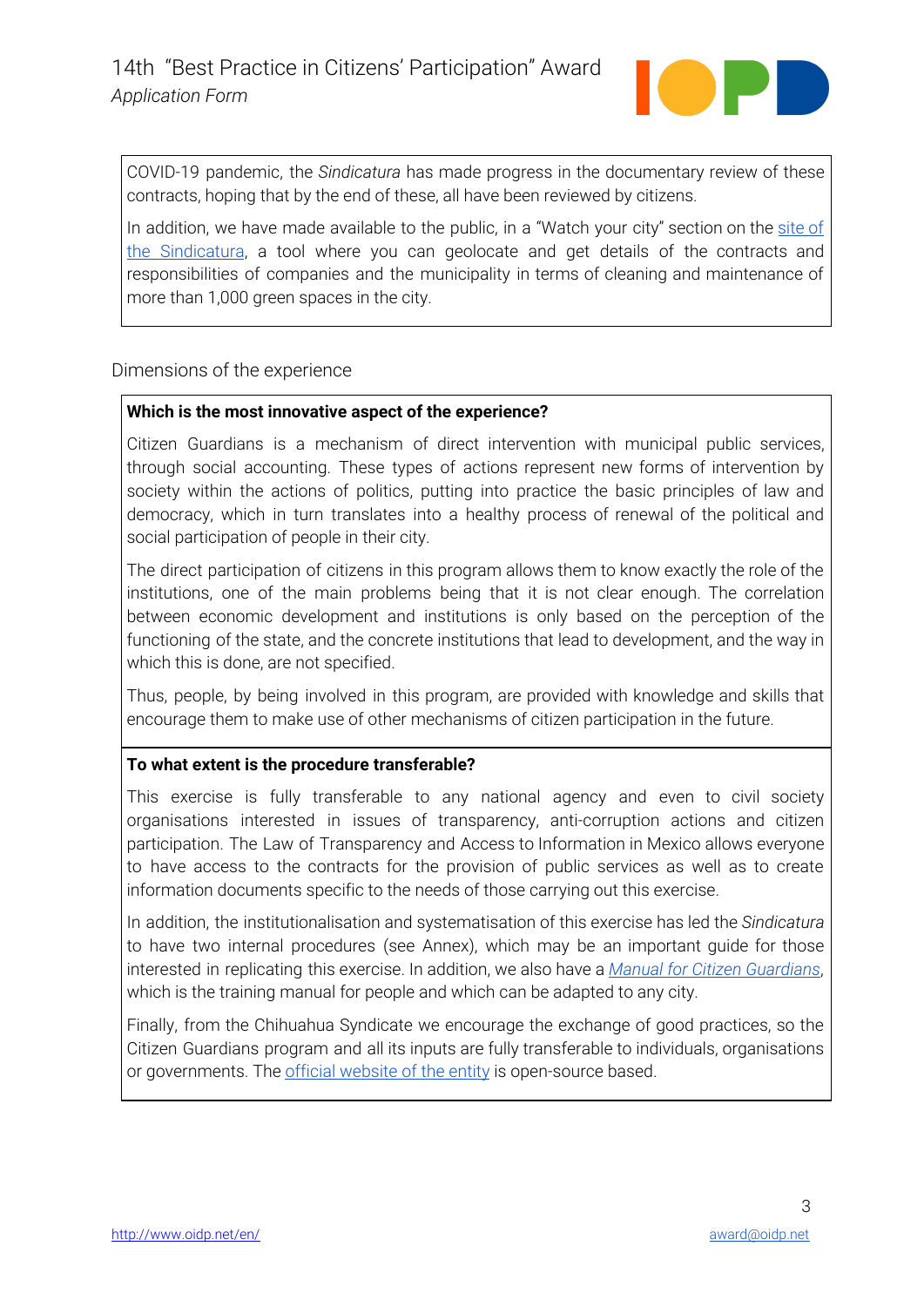

#### **Why do you consider that the experience is feasible?**

Thanks to globalisation, in recent years concepts and tools such as open government, transparency, anti-corruption and citizen participation have been introduced to the idea of governance, leading to a change in the political culture and democratic traditions of the region.

These changes have led to transformations in the scope of citizen participation, which is no longer limited to placing trust in political actors or parties through the vote. There is now an express need to use mechanisms of direct and semi-direct democracy, as well as to strengthen the role of civil society in influencing public decision-making and monitoring government action.

In addition, the cost of replicating this exercise is low, but it has important benefits in terms of participatory citizenship.



**How has the experience been coordinated with other actors and processes?** 

This program arises as a response to the social call for justice in government actions that have been affected by discretionary and inefficient processes carried out by the authorities. Citizen Guardians has found great allies in civil society, where communication channels have been expanded in both directions and strengthened:

- empathy and understanding between public servants and civil society,
- knowledge on the part of citizens in processes of transparency, supervision and reporting to the authorities,
- trust in public institutions through accountability.

In turn, this program has been complemented by other open-government tools already available from the municipality. For example: